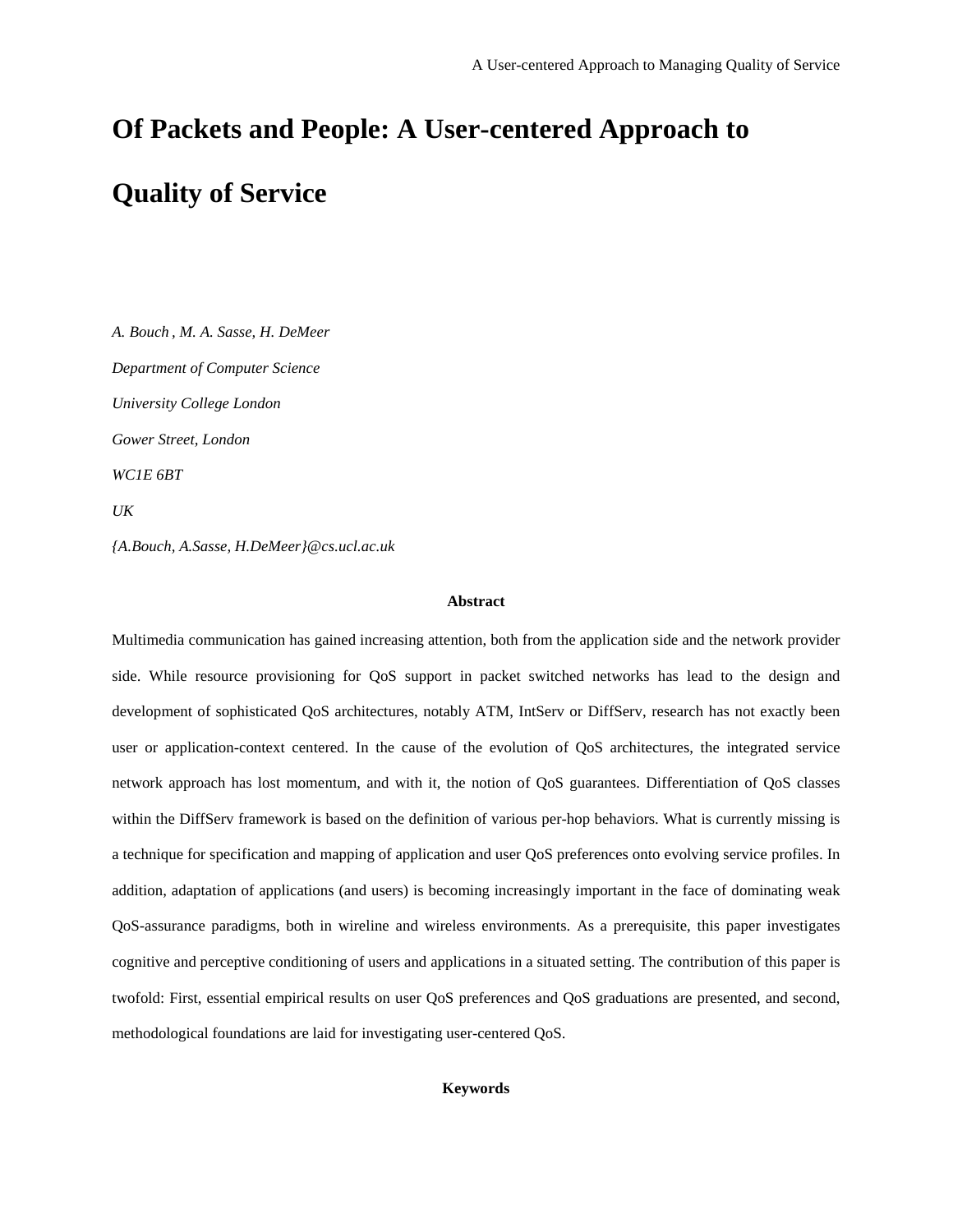User-centered Quality of Service, task oriented performance.

# **1. Introduction**

Usage of packet networks, especially of the Internet, has increased rapidly over the past few years [1]. Arguably, this increase is not solely driven by the improvement in the network itself, but by a range of new applications and services attracting users, not least within the confines of the World Wide Web. Among these applications are many which are time critical, loss sensitive or throughput dependent. To accommodate these applications with highly variable degrees and categories of Quality of Service (QoS) requirements, a major effort has been invested to overcome the traditional best-effort service quality of the Internet [2,3].

In the wake of early enthusiasm, though, it has been painfully realized that the integrated service model would imply serious drawbacks if applied on a wide scale for data communication. Scalability issues, flexibility concerns and reliability matters soon emerged vigorously among other causes of hindrance. The integrated service model, which is built on the principles of admission control, flow-based resource reservations, the existence of appropriate QoS interfaces and signaling protocols, and techniques for specification and definition of QoS semantics, would provably be able to provide QoS support with guarantees in packet-switched networks. Nevertheless, a paradigm shift occurred due to the very nature of the Internet and its properties, which almost oppose the integrated service model's principles. Immediate and global connectivity, egalitarian packet switching and scheduling, cooperative control mechanisms, self-organizing routing, statelessness, and oblivion to connection properties on the network level were in fact identified as among the main warranties of the success of the Internet. Therefore, a shift towards weak QoSassurance paradigms occurred based on differentiation of service classes rather than on the granularity of flows [4]. Luckily, the paradigm shift was accompanied by the insight that many of the new multimedia applications based on video, audio and voice communication constituents would in fact require much less stringent QoS assurance than originally anticipated. Streaming video and audio, for example, became very popular within the confines of the World Wide Web, contributing now almost three quarters of overall Internet traffic. Delay and loss became much less critical under these circumstances so that throughput could be identified as the dominating QoS factor governing non-real-time multimedia communications. Playout buffers and retransmissions serve well those types of applications in the given context.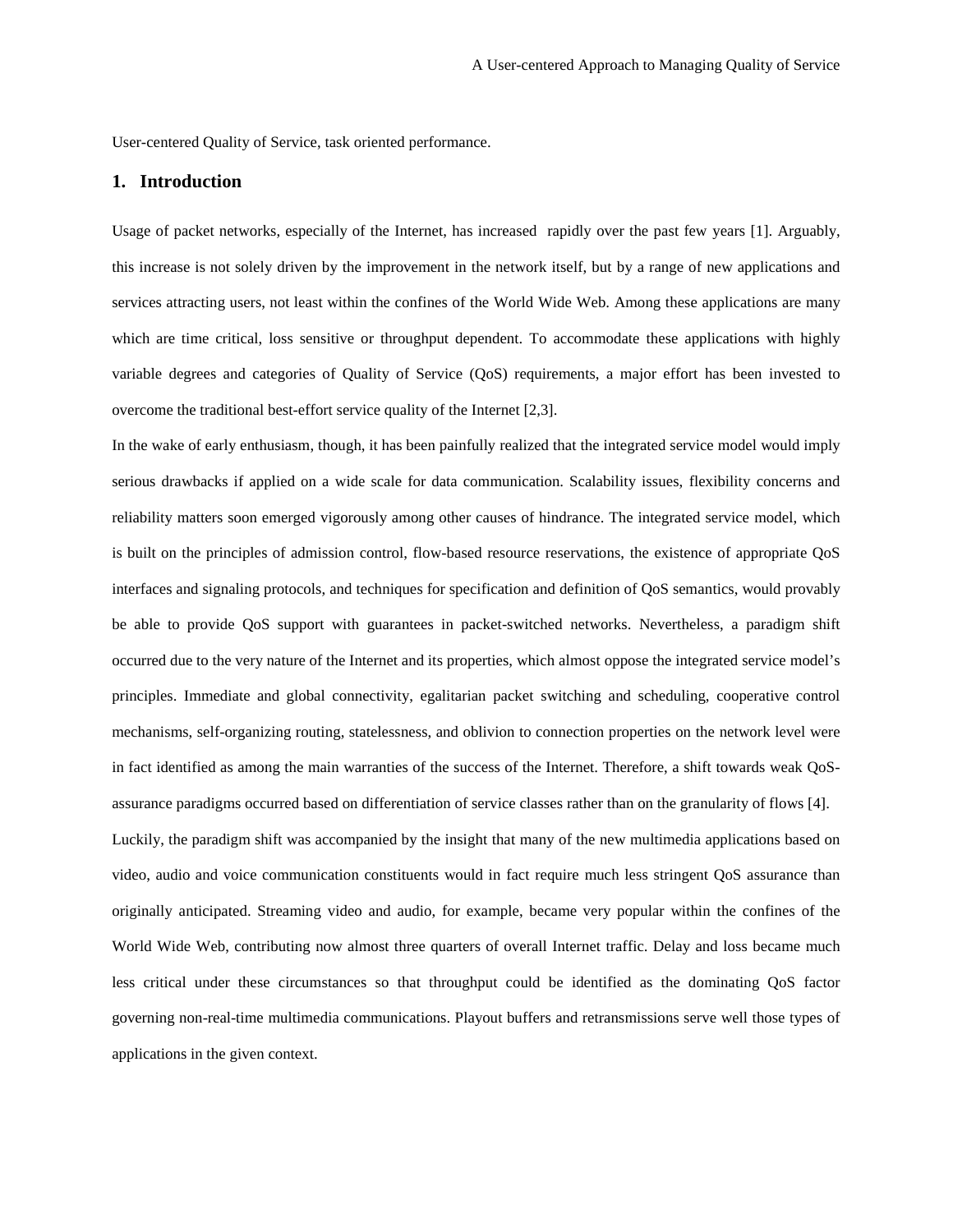On the other hand, the almost ubiquitous existence of the Internet has considerably shaped the organization of the work of many users. As a result, traditional applications such as email, not considered as time critical, have become regularly embedded into the workflow process so that de-facto delay requirements have emerged. These may be less severe than real-time requirements as for IP telephony, imposing a delay bound of a few hundred milliseconds, but can nevertheless be identified as significant constraints in the end-to-end path. Internet access providers, for example, apply different policies in the time pattern of delivering emails to their subscribers, sometimes without considering the significance of delivery time to users.

Differentiation of QoS classes within the DiffServ framework is based on the definition of various per-hop behaviors (PHB). Expedited (EF) and Assured Forwarding (AF) classes have been defined in RFC2598 [5] and RFC2597 [6], respectively. EF can be used to build virtual leased-line services for real-time applications. Simulation studies underpin evidence that even IP telephony with relatively restrictive delay and jitter requirements can be supported sufficiently well, as for example shown in [7]. The picture is much less clear with respect to AF PHBs. Four levels of forwarding assurance have been defined, each one allowing to choose from three different degrees of dropping preferences. The current double challenge is to build services from these 12 classes of assured forwarding behaviors that both meet applications' and users' QoS requirements and simultaneously are transparent to potential cost models. Charging for services based on AF PHBs may be more difficult to sell than earlier models that focused on the integrated service network model [8,9]. Conceptually, customers' willingness to pay should be inversely proportional to their willingness to adapt. If adaptation is required, it remains to be decided on how to adapt, that is, what information is considered salient in a given context from the user's perspective. Of course, further PHBs are likely to be defined in the future, challenging pricing and mapping over again.

What is currently missing is a technique for specification and mapping of application and user QoS preferences on the evolving, yet to be defined, service profiles. In addition, adaptation of applications (and users) is becoming increasingly important in the face of dominating weak QoS-assurance paradigms, both in wireline and wireless environments. As a prerequisite, this paper tries to fill that niche and investigates cognitive and perceptive conditioning of users and applications in situated and context-sensitive settings. For dynamic application adaptation playing an essential, complementing role in the face of the emerging DiffServ framework, not only application-type specific knowledge is required, but also context and usage sensitive information will be valuable for controlling the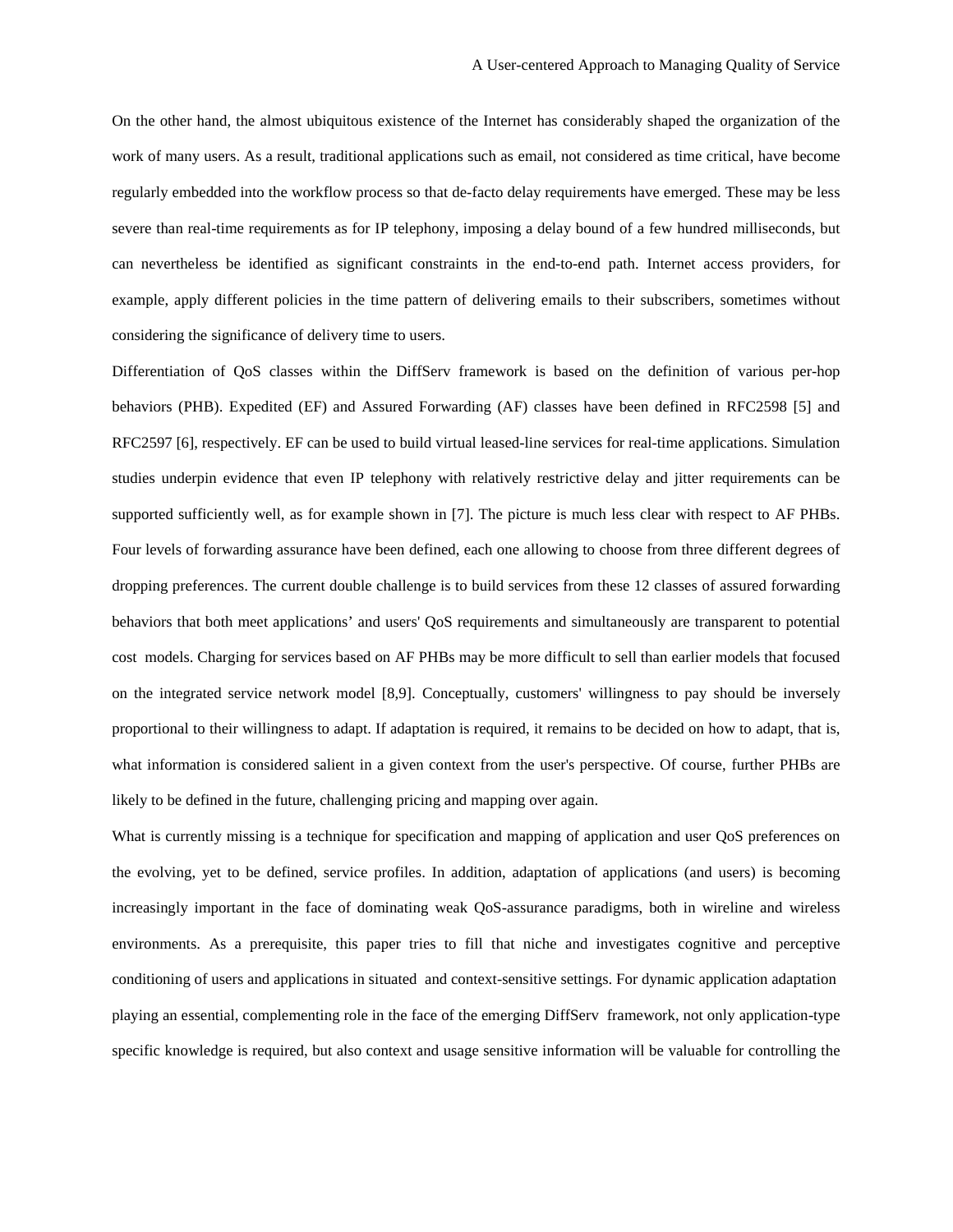adapatation process. Semantic-driven codecs such as MPEG4 may play an important enabling role in that respect [10].

The contribution of this paper is twofold: First, essential empirical results on user QoS preferences and QoS graduations are presented. Second, methodological foundations are laid for investigating user-centered and contextspecific QoS (Section 2). The reason for emphasizing differences in methodologies is due to the fact that current approaches for investigating user-centered QoS are largely confined within the concept of mean opinion scores (MOS) [11]. Note, we do not reject MOS-based techniques as such, but regard them as one building block to be used among others, like task orientedness, in an overall framework. In the current paper we elaborate further on earlier results on task-oriented approaches [12,13,14], capturing the requirements of situated users interacting with an application. Due to the limit of space, more details on the whole framework must be given elsewhere. Empirical work, reported in Sections 3 and 4, establishes that users' assessments of the *elasticity* of certain QoS dimensions varies within the same network application for different tasks. This work combines the advantages of both qualitative and quantitative methods to elicit a more complete set of data. In Section 5, we outline the implications of our findings for defining the utility of a delivered QoS. We argue that it is necessary for applications to adapt to changing network conditions in order to maintain valuable levels of service to users.

# **2 Investigating the value of quality**

Studies that focus on users' perceptions of QoS aim to discover the factors that bridge the relationship between objective and subjective QoS. Table 1 presents established minimum QoS required by users, for example applications.

|                        | Application           | Minimum user requirement                   |
|------------------------|-----------------------|--------------------------------------------|
| Inelastic applications | Video                 | 5 frames per sec [15] [13]                 |
|                        | Audio                 | $<$ 30% packet loss <sup>•</sup> [16] [13] |
|                        |                       | Latency $<$ 400ms                          |
|                        | Interactive real-time | Delay $<$ 200ms                            |
|                        | multimedia            | Jitter $<$ 200 $ms$                        |
| Elastic applications   | Web page access       | Latency $<$ 11 seconds [17][18]            |

**Table 1:** Minimum thresholds for acceptable QoS

The statistics presented in Table 1 can be used as guidelines for application-specific QoS requirements. However, the context in which applications are used, and users' intentions, make a difference on top of inherent media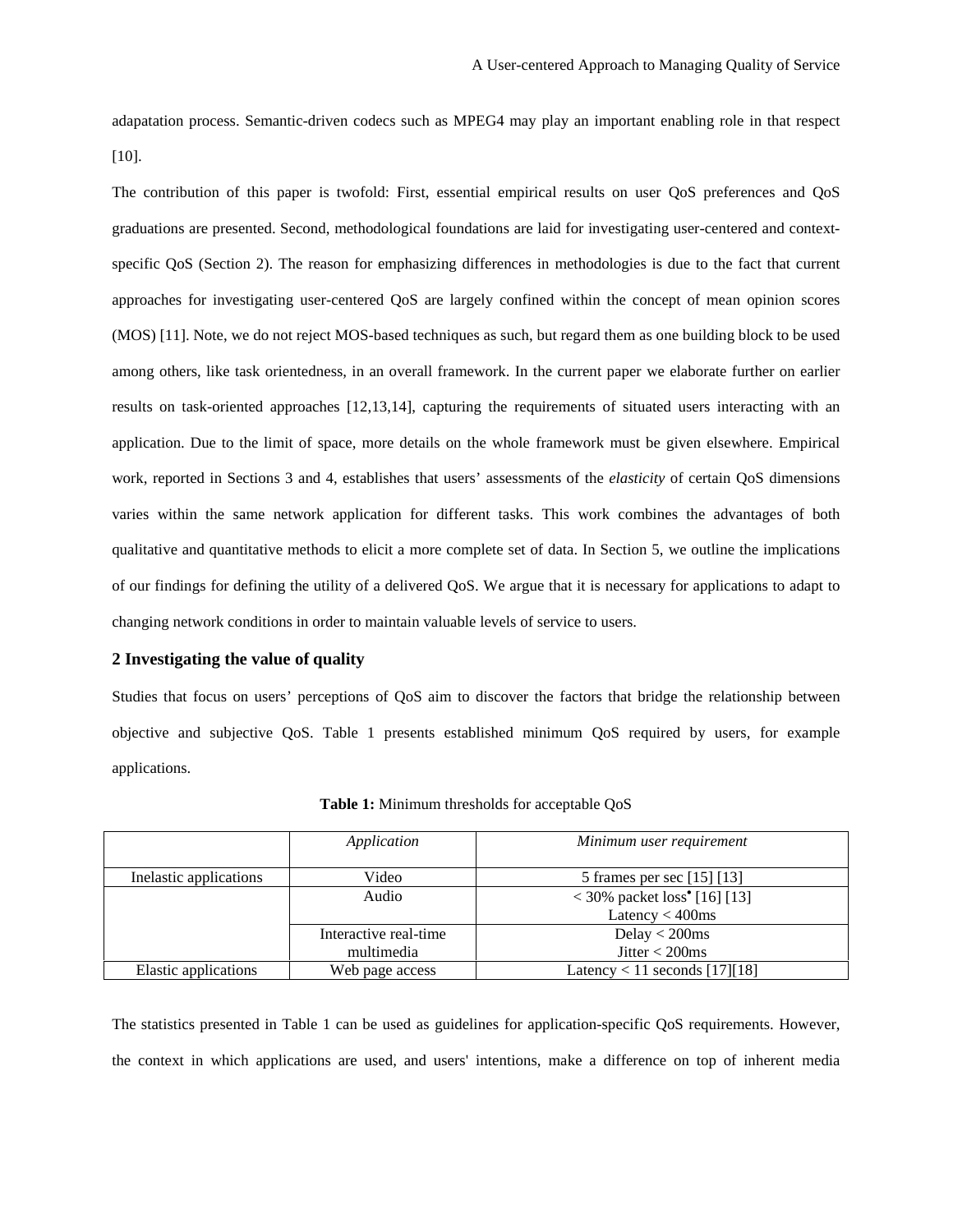qualities. Quality can be defined from a lower level, using metrics such as packet loss, to a higher level of granularity. At the highest level, the definition of quality is valid insofar as it carries semantic value to the user. For example, users may conceptualize the quality they receive in terms of attributes of the media stream (e.g. *smoothness*), or attributes of the entire session (e.g. *reliability*). From a user's perspective, quality associated with an application has been shown to be multi-dimensional, variable concept [19]. It has been recognized that what determines quality is dependent upon the purpose of interaction. For example, Virtanen et. al [20] identified continua within which users could describe a particular level of QoS, according to the particular context in which they were operating. Evaluating users' QoS requirements is further complicated by the affect on subjective perceptions of quality created by the interaction between different media. For example, in multi-media conferencing users typically require higher audio quality relative to video quality [16]. However, if the user's task is such that lipsynchronization is required between the audio and video, the quality required from the video stream is 16 frames per second as a minimum [21]. Furthermore, it has been found that lip motion can alter users' voice perception [22]. To effectively relate network state to users' demands for network resources, methods are needed to assess which contextual factors influence users' subjective perceptions of QoS. Table 2 is a summary of user-study methods appropriate for establishing QoS requirements. These methods are explained in more detail below.

| Method             | Main advantages       | Evaluation | Data gathered       | Where applicable                  |  |
|--------------------|-----------------------|------------|---------------------|-----------------------------------|--|
| <b>MOS</b>         | Standardized scales   | Subjective | Quantitative        | Experimental conditions. Where    |  |
|                    |                       |            |                     | controlled levels of QoS used.    |  |
| Continuous         | Immediate reaction    | Subjective | <b>Ouantitative</b> | Experimental conditions. Systems  |  |
| assessment         | to changing levels of |            |                     | with variable QoS. Tasks of low   |  |
|                    | OoS                   |            |                     | cognitive load.                   |  |
| Task performance   | Direct measure of     | Objective  | Quantitative        | Experimental conditions. Specific |  |
| measures           | QoS adequacy.         |            |                     | tasks, with high cognitive load.  |  |
| <b>Oualitative</b> | Grounds data in       | Subjective | <b>Oualitative</b>  | Definition of salient variables   |  |
| methods            | users' perspective    |            |                     | User-evaluation of quantitative   |  |
|                    |                       |            |                     | data                              |  |

# **2.1 MOS scores**

-

A method to find out users' opinions on the quality presented to them is the Mean Opinion Score (MOS). This involves users rating the quality in a post-hoc fashion using a 5-point rating scale [11]. As such MOS are a

<sup>•</sup> Where the packet size is 40ms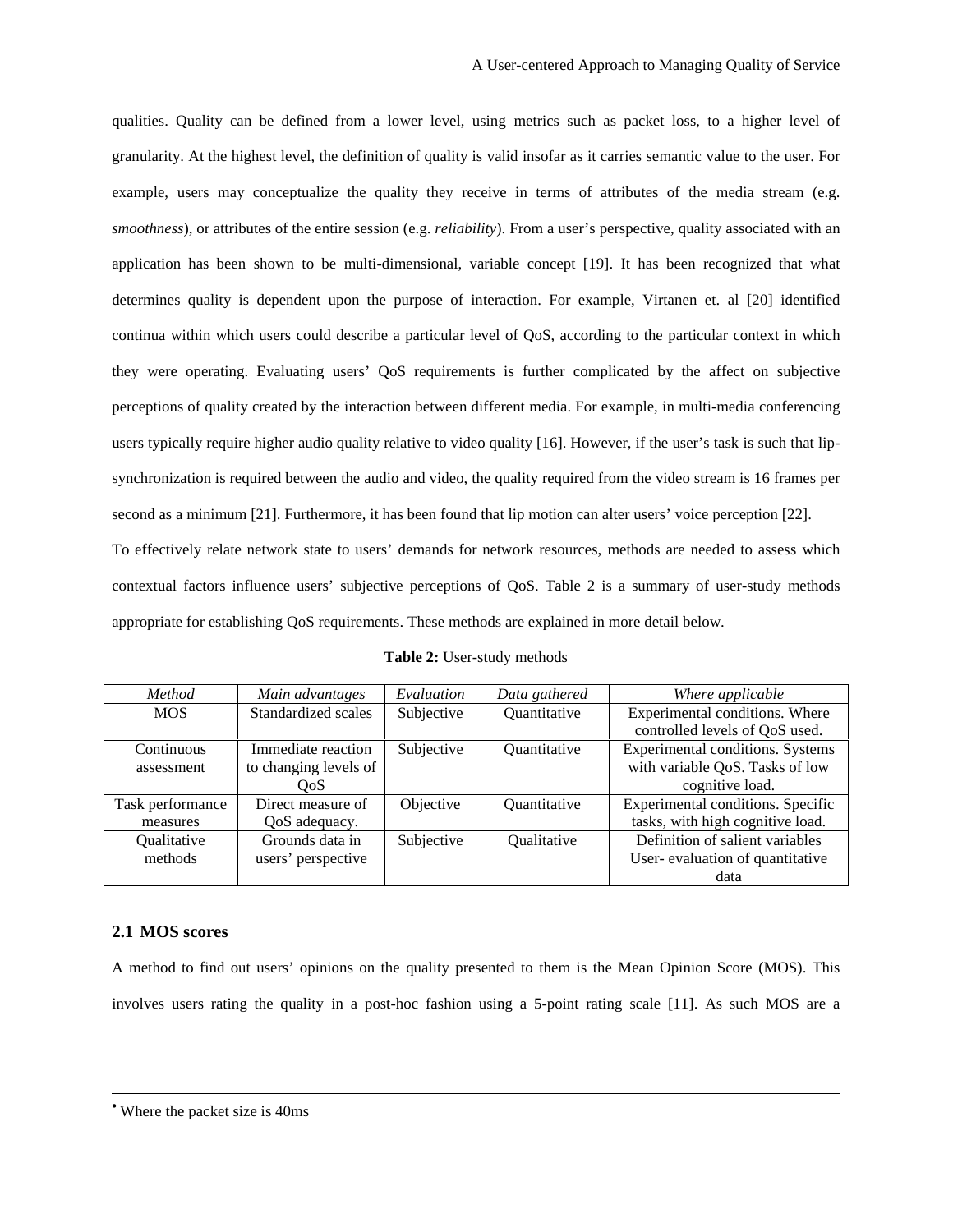subjective method that produces data that can be assessed statistically. Such methods are agreed to be more reliable than objective methods involving instrumental assessment [23].

MOS scales are typically used with small samples of users, in conjunction with controlled experimental conditions and have traditionally been used in speech quality assessment where the assessed speech approaches, telephone or 'toll' quality. Recent work has shown that MOS-based techniques are inherently deficient to reveal all essential properties and qualities of multimedia communications [13]. There are several effects that may bias MOS-based results substantially. For example, research has shown that the intervals on the ITU scale are not conceptually equal in size [24]. Nor is it clear if subjects are being asked to evaluate QoS parameters that are important to them.

It has been shown that overall subjectively perceived speech quality is not necessarily improved alongside an increase in intelligibility [25]. This illustrates the complexity of measuring subjective quality. Indeed, it is not possible for MOS techniques to establish the perspective from which users define and judge the quality [14]. An advantage of using MOS is that a standardized scale on which quantitative data relating to one level of quality can be directly compared to another. By allowing the same subjects to evaluate different levels of quality we can ensure that the same conceptual value is associated with internals of the scale. However, the use of a purely quantitative method, such as MOS, cannot assess these a priori differences between users, nor how QoS received during an earlier part of an interaction can influence judgements later on in that interaction. A level of *task*-oriented analysis, is therefore an essential component of the subjective assessment of QoS to be used in combination with MOS.

#### **2.2 Continuous assessment**

Traditional methods for extracting users' opinions about the levels of quality they receive were not designed to apply to packet networks using IP. This is because characteristics of packet-based traffic is bursty in nature, particularly for compressed multimedia. From a users' point of view this means that the quality received can be extremely variable over time.

Methods that ask users to provide a rating of QoS after an interaction cannot assess to what part of that interaction they are referring when making the judgement. Furthermore, it has been shown that users memory for more recent stimuli increased when the duration of the stimulus was increased from 10 to 30 seconds [24]. In order to provide a valid representation of users' experiences with the media they evaluate a method is needed to capture users' opinions in a dynamic fashion, in response to dynamically changeable conditions.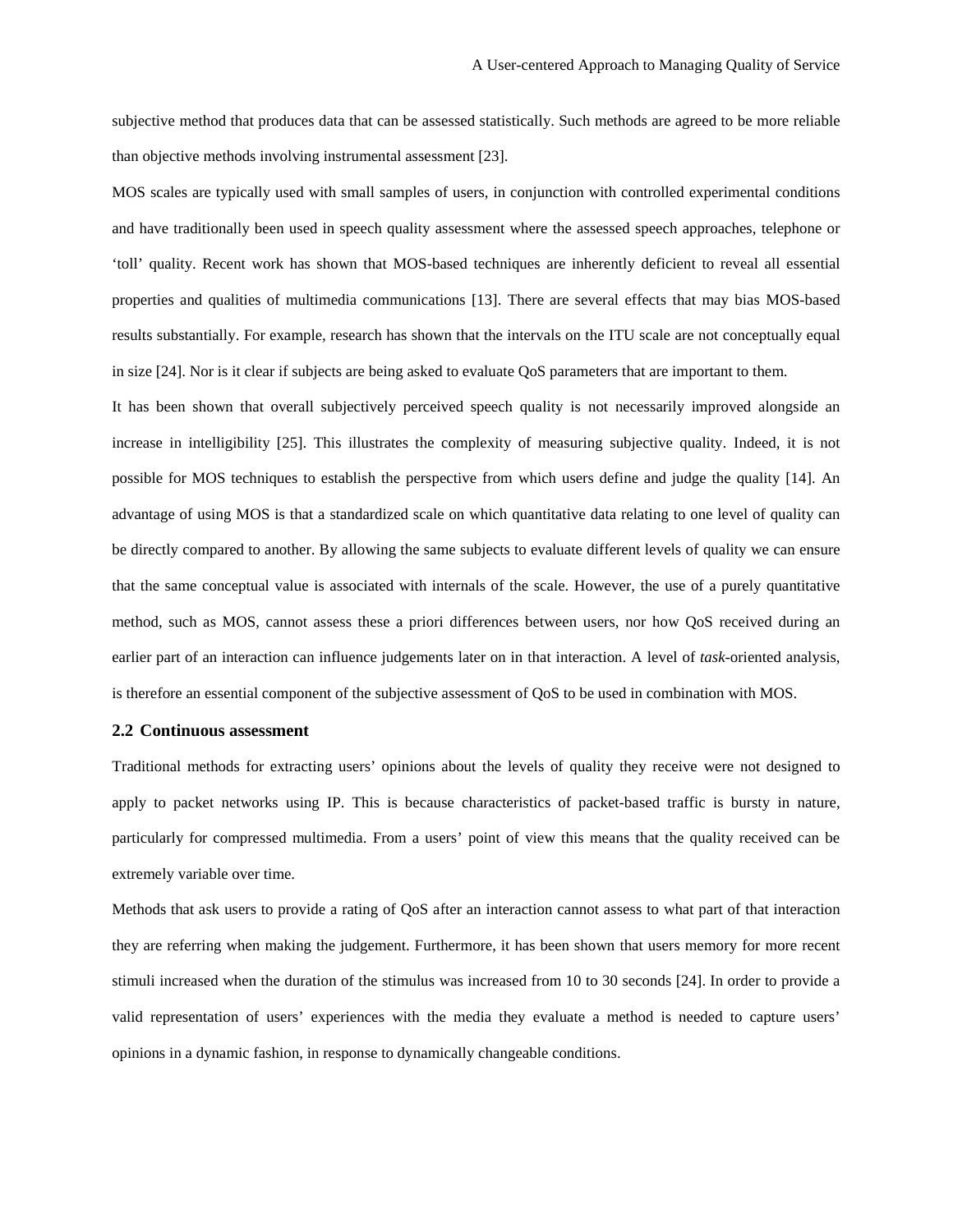Continuous rating scales have been developed to allow users to assess both audio and video in video-conferencing applications [26][27]. SSCQE (Single Stimulus Continuous Quality Evaluation), was designed to incorporate a 5 point labeled scale, implemented as hardware [26]. Although users' performance of interactive tasks was compromised by the cognitive load introduced by having to manipulate the slider, it was shown that there was a difference between ratings given for quality that subjects gave using the SSCQE method and those given at the end of the session.

Other research has used an unlabelled scale where subjects are required to move a virtual slider-bar corresponding to a 0-100 scale, to indicate their opinion about the QoS they receive. Using this slider it has been shown that users will accept lower quality as long as it remains stable and that their expectancies of QoS influence their requirements [28]. Without the use of continuous assessment methods it would not be possible to show how users' QoS requests change dynamically throughout a single interaction.

#### **2.3 Task-oriented performance measures (tpms)**

Task-oriented performance measures involve exposing subjects to varying levels of quality under experimental conditions. Their ability to complete the task set is then objectively measured. The advantage of using this method is that the measured performance is relevant to the application that supports the particular task [14]. Tpms contrast with other forms of user-study method as they involve objective evaluation (see Table 2). This means that the element of self-reflection that is necessary in asking subjects to make subjective evaluations is eliminated - the subject doesn't have to be conscious of all the affects of QoS for the adequacy of that QoS to be assessed. This means that tpms are applicable where subjects are asked to perform a complex task.

This method was used to show that, in a consonant identification task, task performance decreases drastically at an audio-visual skews of 160ms [14]. As the measurements taken by this method are defined according to the particular task it is most applicable where that task is not generalizable outside that task context. The detection of skew is a good example of this. To conduct experiments that use tpms effective researchers need to be clear that experiments are testing QoS parameters that are considered salient to users. Qualitative methods can be used for this purpose.

# **2.4 Qualitative methods**

It is difficult to speculate on individual stress factors that may arise in particular situations if media distortions should arise. Different tools are necessary to find out more on these issues. Qualitative methods, as they involve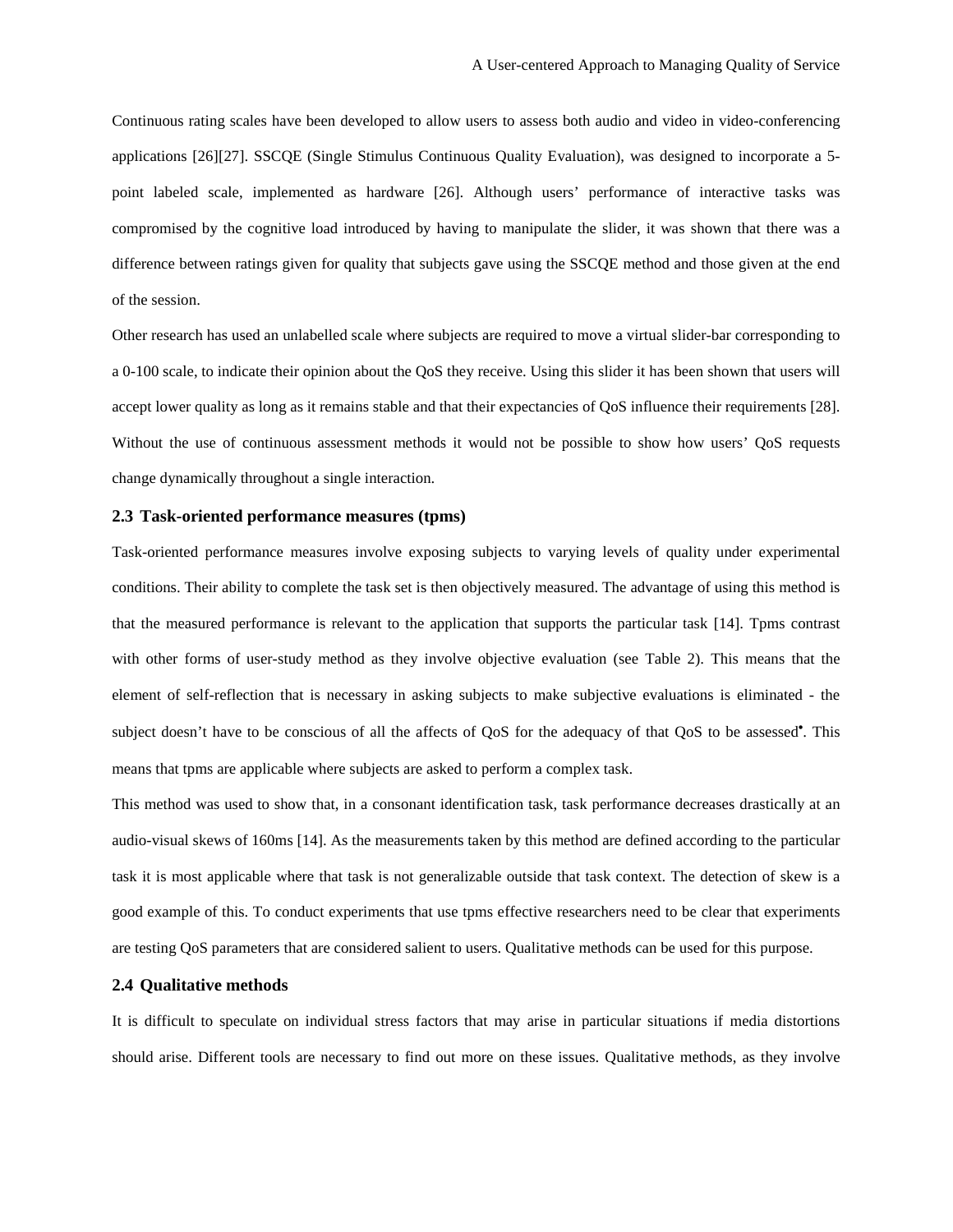asking users to *describe* their experiences of QoS, can provide a richer set of data than quantitative methods such as the use of MOS. The former methods attempt to extract the motivations behind users' decisions made during interaction. They are most applicable in the early stages of a user-study to establish a framework from which experiments can be designed but should also be used in conjunction with experimental data to enable users to evaluate their objective experiences. Research reported in [12] used qualitative methods to develop a set of conceptual models that describe what factors are important to users when they assess network QoS. It was found that users make a Risk Assessment of whether future QoS will conform to their task-specific QoS expectancies. These models were used to predict which variables will have significant statistical effects when placed in experimental context [28].

We are working towards establishing a hierarchical framework of user study methods. Such methods should include the capture of qualitative data and task-oriented performance measurements, besides more well know MOS-driven approaches. Figure 1 is designed to aid researchers in deciding the most appropriate user-study method to use when investigating users' QoS requirements.



<sup>•</sup> This is similar to the idea of using physiological measures to assess the cost of providing users with variable levels of QoS [29]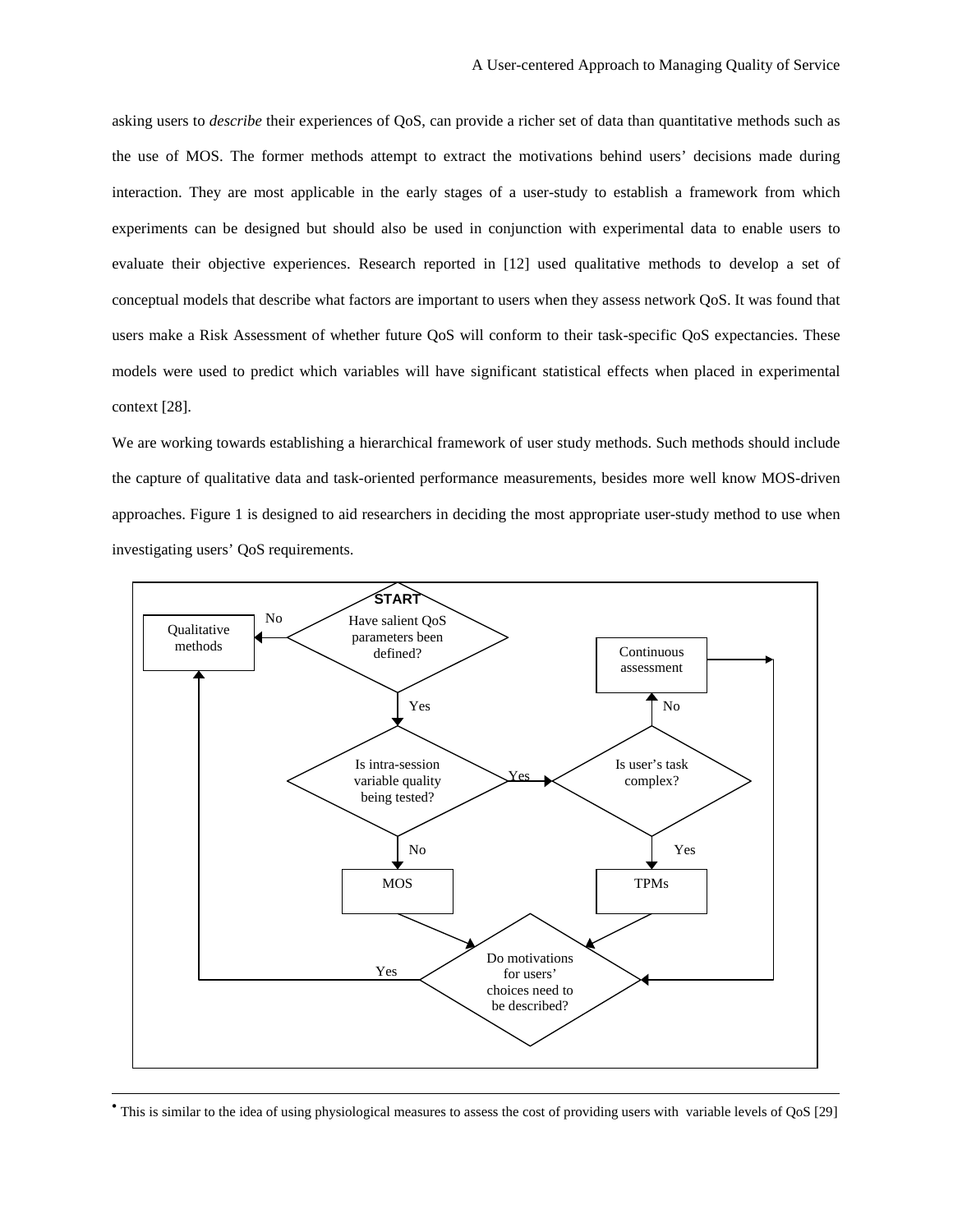#### **Figure 1:** User-study methods: decision chart

We conducted empirical work to investigate the QoS dimensions that are salient to users. For completeness, both quantitative and qualitative methods were used in the study. The validity of the study was increased by embedding the questions asked in a number of real-world scenarios. The results therefore provide a basis upon which future user studies can build valid experiments.

# **3. Empirical Results**

# **3.1 Tools**

The survey information was gathered by presenting a questionnaire in HTML form, which was made publicly available over the World Wide Web (WWW). A Common Gateway Interface (CGI) program was written to collect the results in a compressed file as raw data. This data was then piped through another program for presentation in a tab-delimited format that could be easily read by spreadsheet programs.

# **3.2 Participants**

The survey was conducted through a WWW form, accessible to all Internet users. Anyone who had used all network applications covered by the survey was invited to complete it. Users were asked to describe their own level of experience and expertise with these applications. We tried to attract a heterogeneous sample of users of network applications, ranging from casual users to experts. We emailed a request to complete the survey form to several mailing lists at a Telco research lab, academic research groups at several universities, and discussion groups on network service management; we also emailed staff and student lists in 'non-technical' academic departments.

## **3.3 Survey Structure**

To establish a baseline for how the notion of *value* might influence respondents' attitude to quality, users were asked for initial descriptions of quality for each of the 6 applications. If a respondent stated that *throughput* was the most important dimension for email, for example, we can use this to see if the answer changed when the respondent was presented with the task scenarios.

In order to evoke real-world situations in which network applications are used, the survey asked users to consider task scenarios in which they used 6 network applications. Table 3 summarizes the survey. For each application, 2 scenarios with different tasks were presented, and respondents asked to state the most valuable determinant of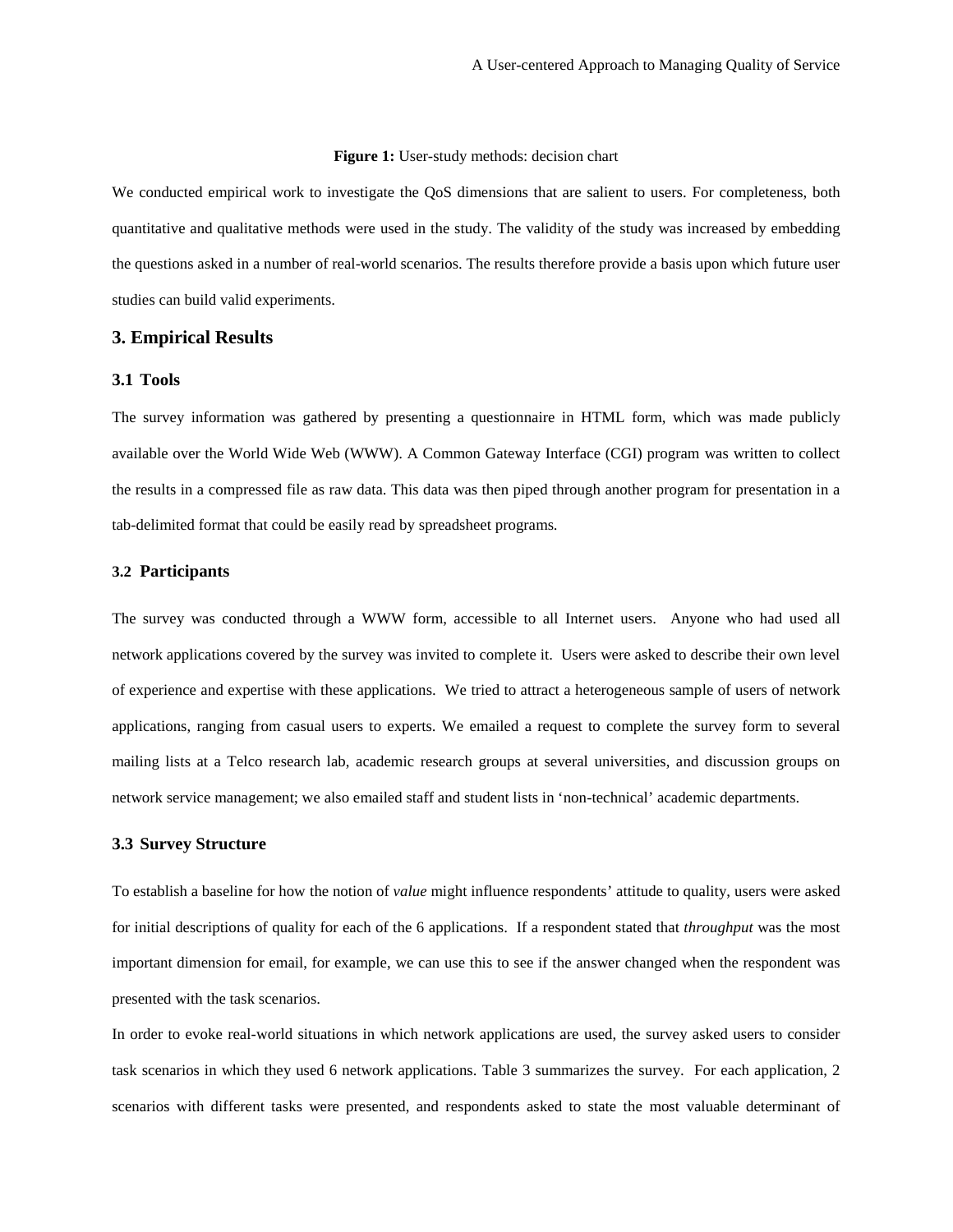quality. For each application we tried to make the 2 scenarios semantically different. Respondents were then asked if their answer would be different if they had to use the application for a second – different −task. If they chose a different determinant, they were asked to explain why it had changed. The influence of QoS dimensions on the listed applications is hypothesized in Table 3.

| Application            | Scenario 1                         | Scenario 2                      |  |
|------------------------|------------------------------------|---------------------------------|--|
| Email                  | Delay-tolerant                     | Delay-intolerant                |  |
| File Transfer Protocol | Delay-tolerant                     | Delay-intolerant                |  |
| Video                  | Background                         | Foreground                      |  |
| Audio                  | Foreground                         | Background                      |  |
| World Wide Web         | Finding information for<br>leisure | Finding information for<br>work |  |
| Audio and Video        | Non-interactive                    | Interactive                     |  |

**Table 3:** Structure of survey questions

#### **Email**

In the first of the two scenarios asked respondents to imagine they wanted meet with a colleague in 5 minutes and were using email to tell them. Respondents were asked to contrast this with a situation where the same meeting was scheduled for the following week. This question investigates the influence of urgency on the use of this application, by implicating the function of email as being similar to a telephone. It is hypothesized that 'speed' will be an important dimension in the initial scenario, but not in the second.

#### **FTP**

The first scenario for this application asked respondents to imagine they had to print out a file, which they were retrieving, using FTP, for a presentation starting in 10 minutes. The second scenario contrasted this situation with one in which the presentation was in 3 weeks' time. Like email, FTP is considered to be delay-tolerant, application. This question is designed to add value to the speed at which the document can be downloaded by the application.

#### **Video**

The first of the two scenarios for video asked respondents to imagine the visual background ('wallpaper') set up on their PC was from a video connection to a camera showing a river scene. The contrasting scenario involved watching a real-time security video. This question is designed to examine the role of the content of a video stream in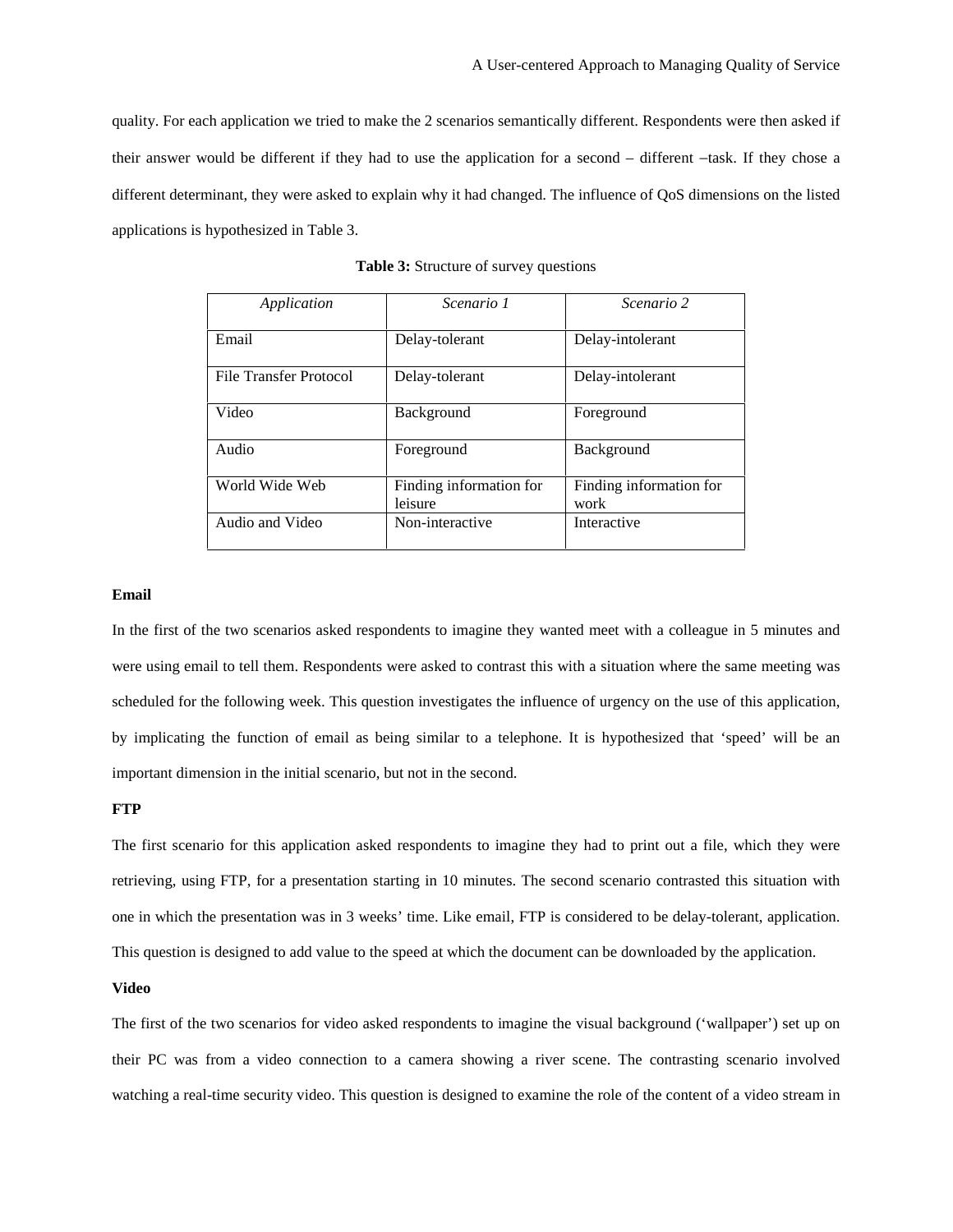determining the value placed on specific QoS dimensions. It is hypothesized that answers might still specify a delaydependent QoS dimension as being the most important for these applications. However, it is also probable that the value of the video update will be indicated as different between the two applications suggested.

#### **Audio**

In the first scenario respondents were asked to imagine they were conducting an important business conversation using network audio. This scenario was contrasted with using network audio for listening to background music. This question is designed to examine the role of the content of an audio stream in determining the value placed on specific QoS dimensions.

#### **WWW**

For WWW applications respondents were initially asked to imagine that they were browsing the Internet for leisure interest. They were asked to contrast this with searching for an important document. Arguably, *browsing* the Internet carries different connotations to searching the Internet. The element of speed required in searching may be because, in the latter circumstance, the task involves the access to valuable information.

#### **Audio and Video**

In the first scenario participants were asked to imagine that they were receiving a lecture taking place remotely, and were following it whilst completing other tasks on their computer. Respondents were asked to contrast this scenario with a situation where they were taking part in an interactive tutorial. As the latter scenario demands more concentration than the former it is hypothesized that greater value will be ascribed to time dependent QoS variables in the latter case.

#### **4. Results**

211 completed survey forms were collected over a period of 3 months. 146 respondents described themselves as members of the network management or research community, and 59 respondents were from a (non-technical) academic background. 6 respondents did not classify themselves in these terms. Data gathered from the initial question regarding the most important QoS dimensions for each application (Table 4) was analyzed separately from responses to the two scenarios (Figures 2-7). In the initial question not all participants gave opinions for all applications. Participants indicated more than one dimension in some instances.

**Table 4:** Number of responses by QoS dimension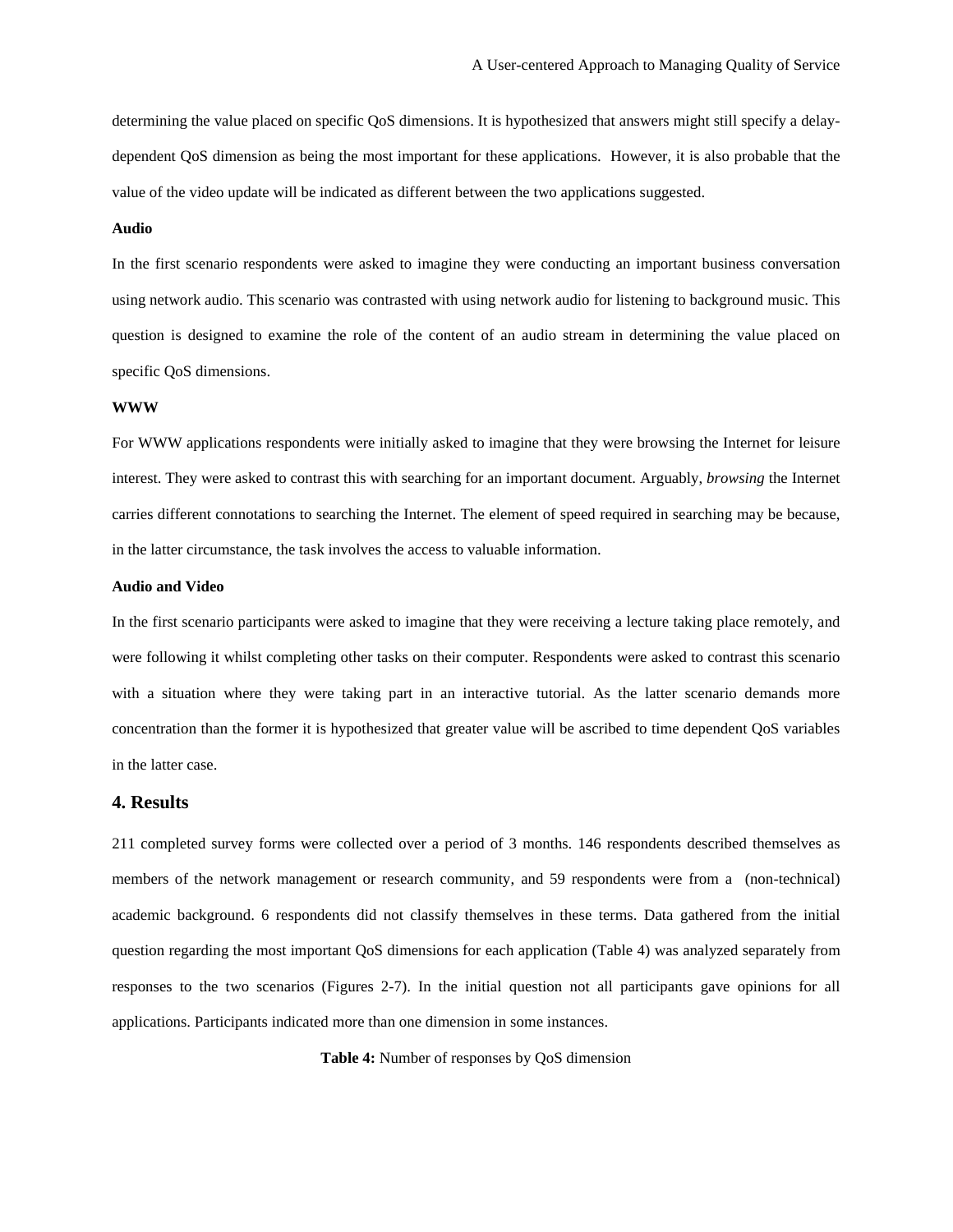| QoS<br><b>Dimension</b> | Email | <b>FTP</b> | Real-time<br>Video | Real-time<br>Audio | <b>WWW</b> |
|-------------------------|-------|------------|--------------------|--------------------|------------|
| Speed                   | 105   | 105        | 60                 | 55                 | 87         |
| Reliability             | 35    | 35         | 10                 | 20                 | 23         |
| Ease of Use             | 70    | 45         | 5                  | $\overline{4}$     | 14         |
| Accessibility           | 35    | 40         |                    |                    | 32         |
| <b>Smoothness</b>       |       | 5          | 35                 | 70                 |            |
| Security                | 10    | 5          | 25                 | 5                  | 34         |
| Failure                 | 15    |            |                    |                    | 19         |
| Notification            |       |            |                    |                    |            |
| Compatibility           | 10    |            | 5                  |                    |            |
| <b>Size</b>             |       |            | 11                 |                    |            |
| Resolution              |       |            | 27                 |                    |            |
| Feedback                |       | 5          |                    |                    | 7          |

For each application, as displayed in Table 4, the most popular QoS dimension was statistically significant. This means that, for example, the probability that no real trend of opinion is reflected by the high number of respondents assessing that *Speed* is the central requirement for email applications is very low (p<0.05).

Figures 2-7 contrast the QoS dimensions respondents selected for first and second scenarios for each application, effectively presenting 2 QoS profiles for the same application used in different contexts. In each figure, only dimensions that were chosen by respondents are presented.

Figures 2 and 3 clearly show that the particular QoS profile required for email and audio depends on the task for which it is used. For both applications respondents selected *speed* as the most valuable characteristic in the first task (*Scenario 1)*. Figures 2 and 3 also indicate that the variation within QoS profiles is more pronounced than the variation between two applications seen as having opposite QoS requirements.



**Figure 2:** QoS Profile: Email **Figure 3:** QoS Profile: Audio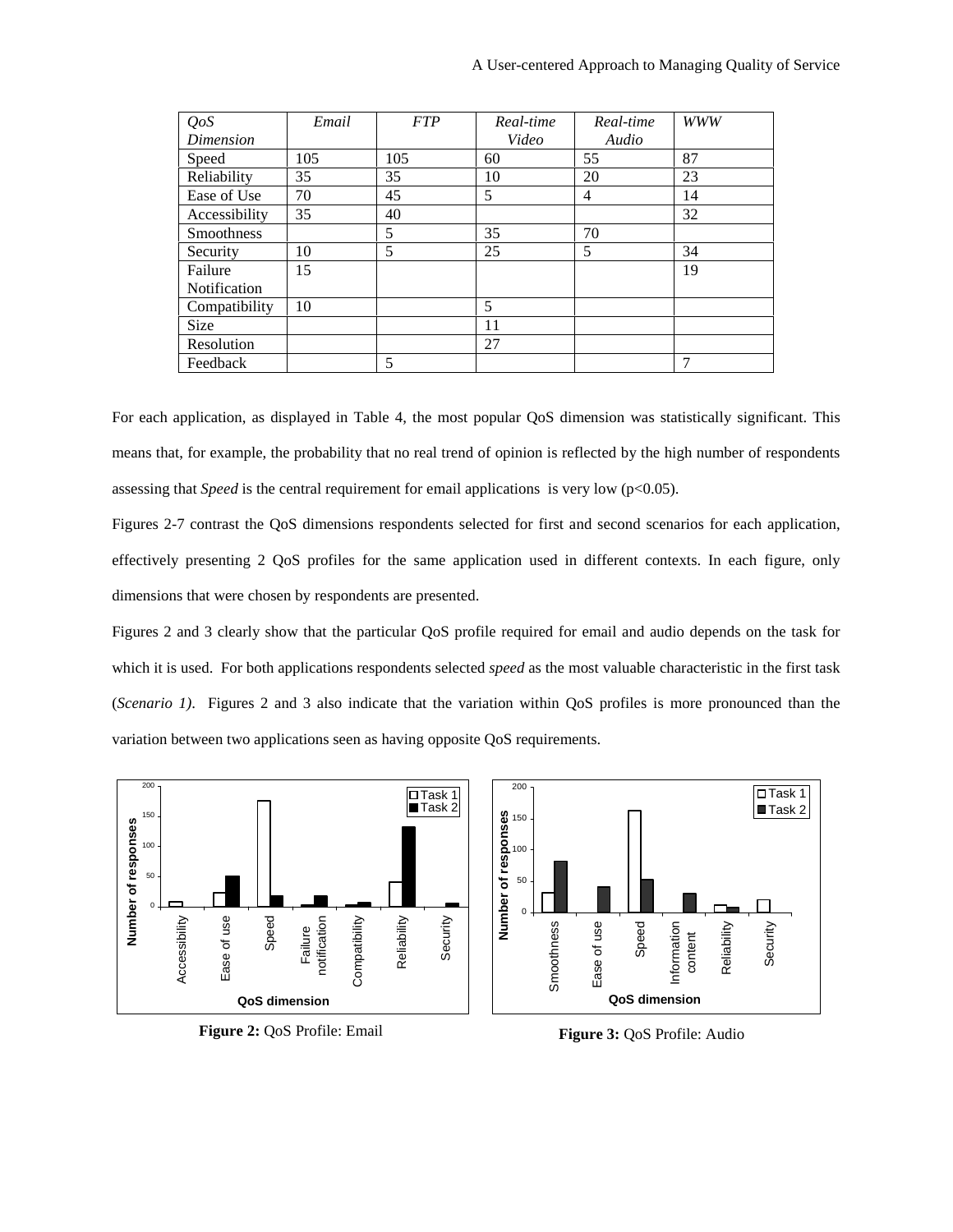





Figures 4 and 5 tell a similar story for two other contrasting applications. The profile of *Scenario 1* video reflects a similar - relatively delay-tolerant – assessment as *Scenario 2* for FTP. In the contrasting scenarios, both applications were given profiles that indicate that they are not delay-tolerant. Figure 6 shows that profiles for multimedia applications vary dramatically between the 2 different scenarios.









An additional aim of the survey was to determine whether different user-groups (expert and casual users of networked applications) have different QoS requirements. The survey found no significant differences between responses of these two user groups.

# **4. Discussion**

Our results show that users' requirements for QoS vary within the context of their interaction. We have defined the affective context as including several factors. We identified the users' goal of interaction as a strong contextual variable influencing their QoS requirements. Our results show that the salience of particular QoS dimensions vary with the task performed. This means that users' definitions of what QoS parameters are valued depends on the goal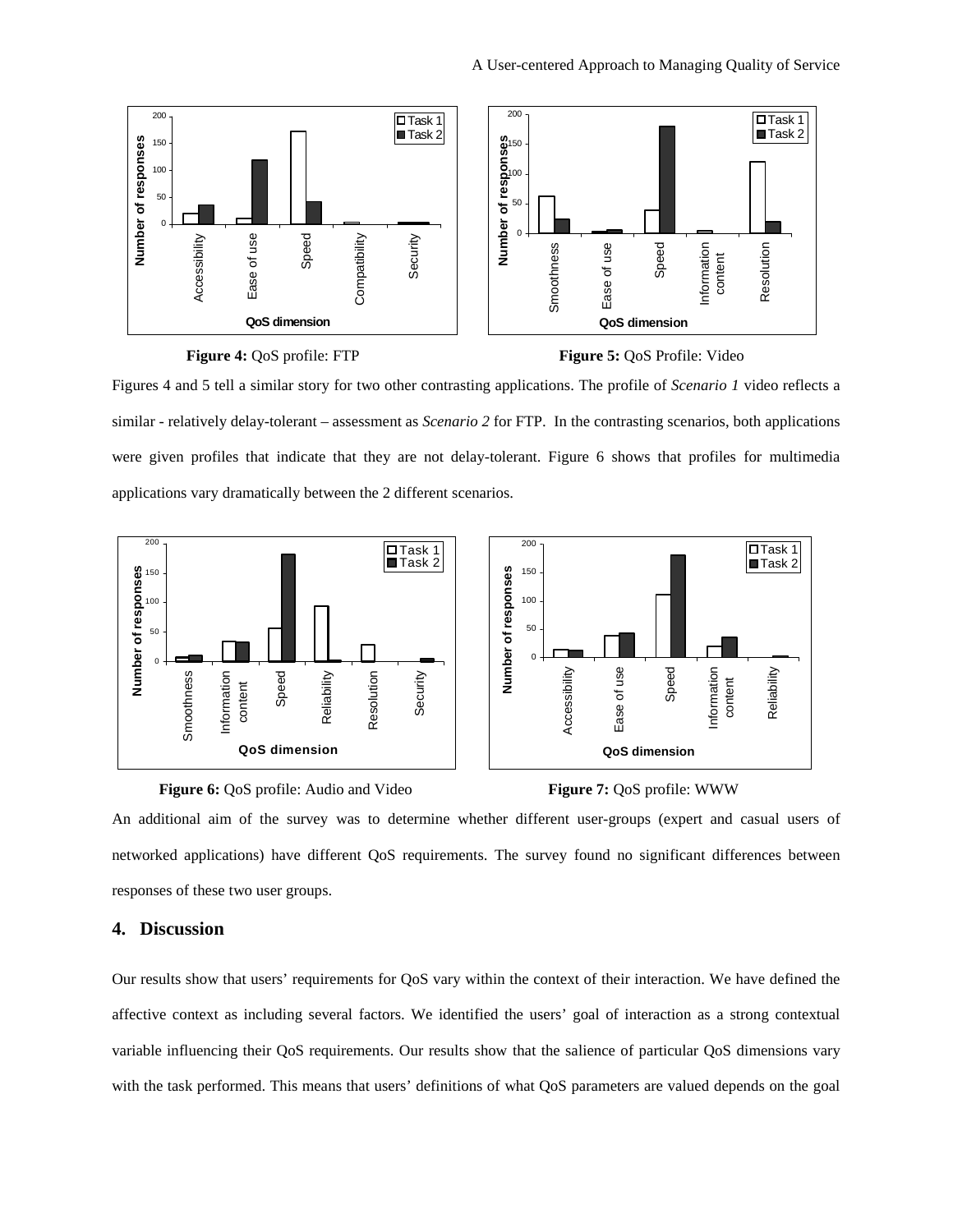of their interaction, and that QoS is not determined on the type of application alone. The use of quantitative methods has enabled us to distill responses into statistical format. In this description the subjective value of QoS parameters are in direct proportion to each other. Coupling this method with qualitative data we can prove that the motivations behind these choices are truly task-driven, in the manner hypothesized (see Table 3). For example, from the qualitative data we captured a respondent stated, when referring to real-time video:

*'If I'm a security guard, I'm going to need an immediate update on my screen, otherwise I can't do my job. With the background scene…it's not the same urgency is it?'*

#### For FTP:

*If I need something in 10 minutes then it's clearly the speed of the download that I'm concerned with, that I want. If it's three weeks away, I suppose I can wait a week!, maybe it's more important then that it's complete,…'*

Both of these quotes from respondents illustrate that fact that the type and level of quality delivered to the user must be configured, not according to a *description* of actions, but in accordance with the goal of that interaction. Our results also show that users may not associate applications with their traditional QoS dimensions, even where the context in which the task was performed was not manipulated via contrasting scenarios. In the initial questions, a significant number of respondents chose *speed* as the most salient QoS dimension associated with email. Thus, it is not true that email can always be delayed when the network is congested. Users may need the ability to distinguish between, and pay differently, for urgent emails and truly delay-tolerant ones.

The current Internet works on the premise that network capacity is shared proportionately between users. This assumes that the utility function that drives QoS allocation is uniform among users. Our research has attempted to show that the definition of the utility of a service is flexible according to users' subjective perceptions. Given this degree of variability it makes sense to allow end-systems to specify QoS requirements in order the users' network usage can be optimized. For example, a congestion event detected on the audio stream of a multi-media conferencing application could be passed to the video stream. Previous work has shown that allowing users themselves to dynamically configure their QoS requirements not only increases user satisfaction, but optimizes system usage [8]. Our results have specified the relative utility of such QoS parameters in situated settings.

The variable nature of network congestion means that, potentially, the number of decisions needed concerning how to react to congestion events would mean an unacceptable cognitive load on users. To provide a service that is both valuable and implementable there is therefore a need for compromise between the abstracting the control of QoS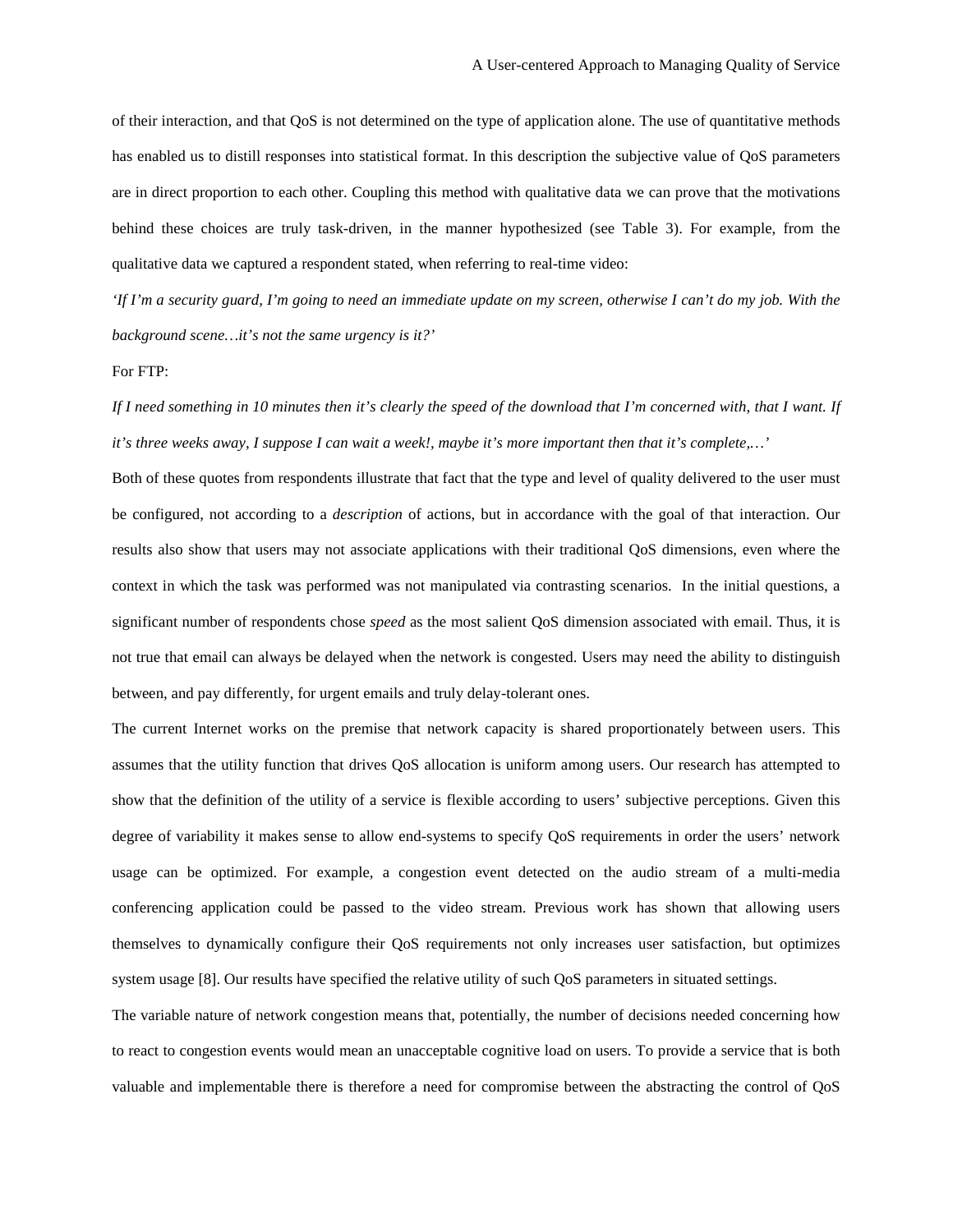optimization decisions away from users while maintaining flexibility in their representation. The appropriate compromise necessarily involves tradeoffs between the ability of the network to allocate resources efficiently, and the provision of network-level parameters to which users can relate. In this way the interface between the network and the notion of *value* ascribed to an application is not direct, but lies in the description of a set of QoS parameters that form the chosen profile.

Solutions developed in the area of application adaptation may meet the criteria of abstracting resource allocation requirement details away from the network, while allowing the appropriate level of flexibility when allocating resources to users. Reference [30], for example, presents a scheme using layered transmission. At times when network congestion occurs the most *valuable* QoS parameter can be maintained. Our results provide specifications that can aid network designers in understanding which part of a QoS profile can be restricted in which circumstances. The profile representing how an application should adapt to changing conditions is specified by the user and potentially maintained by the user-agent software [31].

The most efficient implementation of resource allocation schemes is the focus of ongoing research. The results reported in this paper show a central consideration for future network QoS management must be an understanding of the utility of QoS from a users' perspective. Further research is needed to assess how the needs (and pockets) of users dictate traffic generation. We have attempted to provide a detailed account of the methodology that can be used to investigate users' subjective QoS requirements. By using these methods we have shown that the utility of a received service is determined by subjective QoS criteria. It is, arguably, only this utility, ascribed to the QoS received, that has true potential to create revenue.

#### **5. Conclusions**

The aim of this paper was to show how different methods can be used to elicit users' cognitive and perceptual processes with regard to network QoS. We were motivated in this aim by the need to provide a specification of QoS requirements that could be mapped to evolving service profiles. We have presented results from a number of studies that demonstrate the effectiveness of such methods. The results of our investigations show that the applicability of QoS dimensions varies according to the subjective value ascribed by the user and depends on the purpose of the task. Capturing qualitative data enabled us to understand the motivations behind users' preferences for certain QoS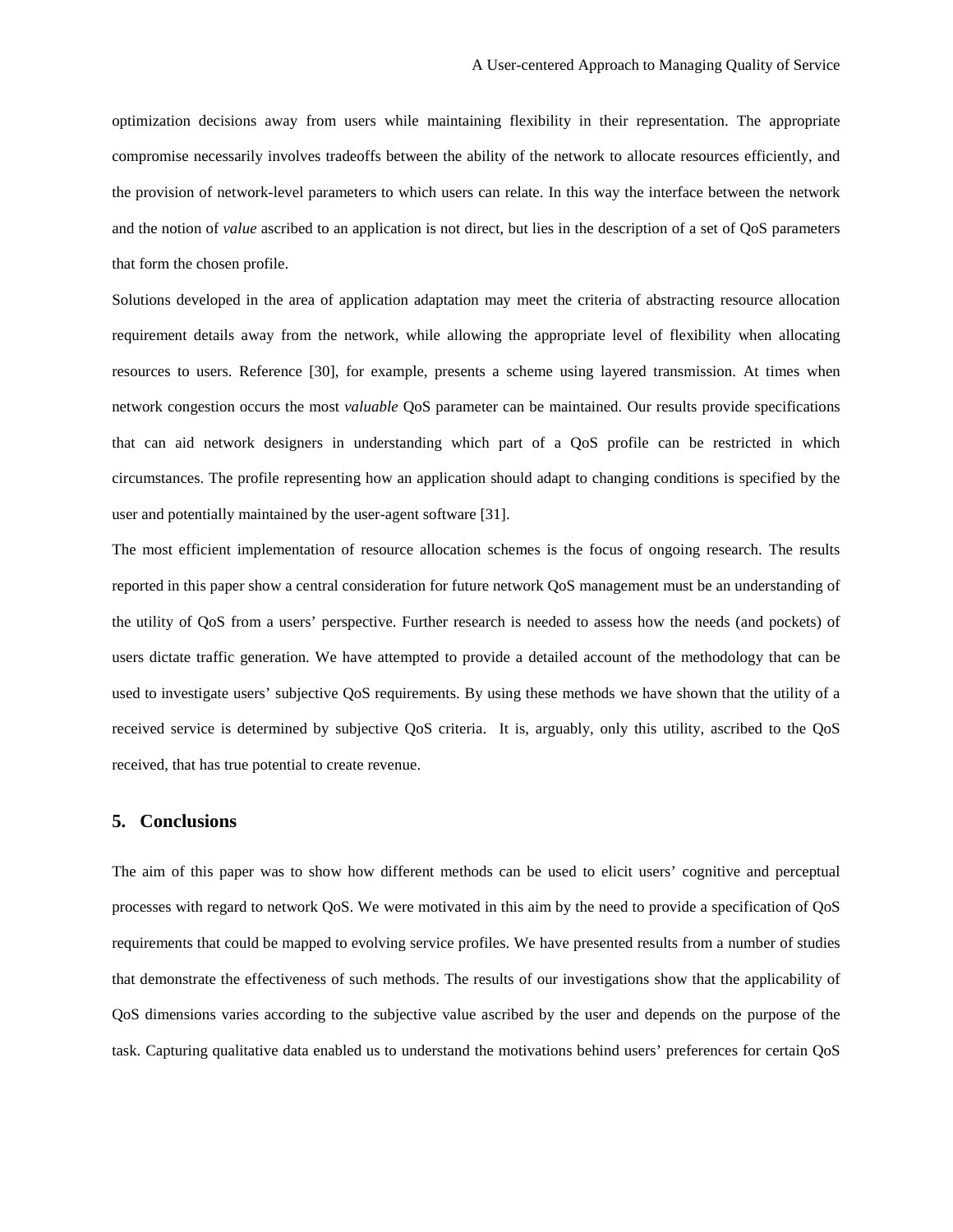dimensions, and to what extent their choices can be generalized. Further work is now needed to examine users' responses to different levels of QoS under experimental conditions, for the dimensions that this work has specified. This work has addressed issues that are becoming increasingly critical to the optimization of network QoS. Although many implementation decisions will be based on predictions about the nature of technological progress, establishing a framework from which users' needs can be integrated into resource allocation schemes can help to manage current and future demand for QoS. Specifying of the purpose of users' tasks has potentially crucial implications for providing a degree of service that will encourage users to utilize, and pay for, the quality that they receive.

#### **References**

[1] Coffman, K.G., & Odlyzko, A.M. (1998). The size and growth rate of the Internet. Available at: http://www.research.att.com/~amo

[2] Gupta, A., Stahl, D.O., & Whinston, A. B. (1995). Priority pricing of integrated services networks. In McKnight, L.W., & Bailey, J.P. (eds). Internet Economics. MIT Press.

[3] Clark, D., Shenker, S., & Zhang, L. (1992). Supporting real-time applications in an integrated services packet network: Architecture and mechanism. In Proceedings of SIGCOMM'92 pp.14-26.

[4] Nichols., K., & Blake, S. (1998). Differentiated services operational model and definitions. Available at http://www.ietf.org/internet-drafts/draft-nichols-dsopdef-00.txt

- [5] Jacobson, V., Nichols, K., & Poduri, K. (1999). An expedited forwarding PHB. RFC 2598.
- [6] Heinanen, J., Baker, F., Weiss, W., & Wrowclawski, J. (1999). Assured forwarding PHB group. RFC 2597.

[7] Anurag, A., Muppala, J.K., & De Meer, H. G. (2000). VoIP support on Differentiated Services using Expedited Forwarding. Proc. 19<sup>th</sup> IEEE International Performance, Computing, and Communications Conference (IPCCC-2000), Phoneix, Arizona, February 2000.

- [8] Mackie-Mason, J.K & Varian, H. (1997). Economic FAQs about the Internet. In McKnight, L.W., & Bailey, J.P. (eds). Internet Economics. MIT Press.
- [9] Breslau, L., Shenker, S. (1998). A simple comparative analysis. Computer Communication Review, 28, (4), October, 1998.
- [10] Requirements Group. (1997). MPEG-4 Overview. ISO/IEC JTC1/SC29/WG11 N1730, Stockholm, July 1997.
- [11] ITU-T P.800 Methods for subjective determination of transmission quality.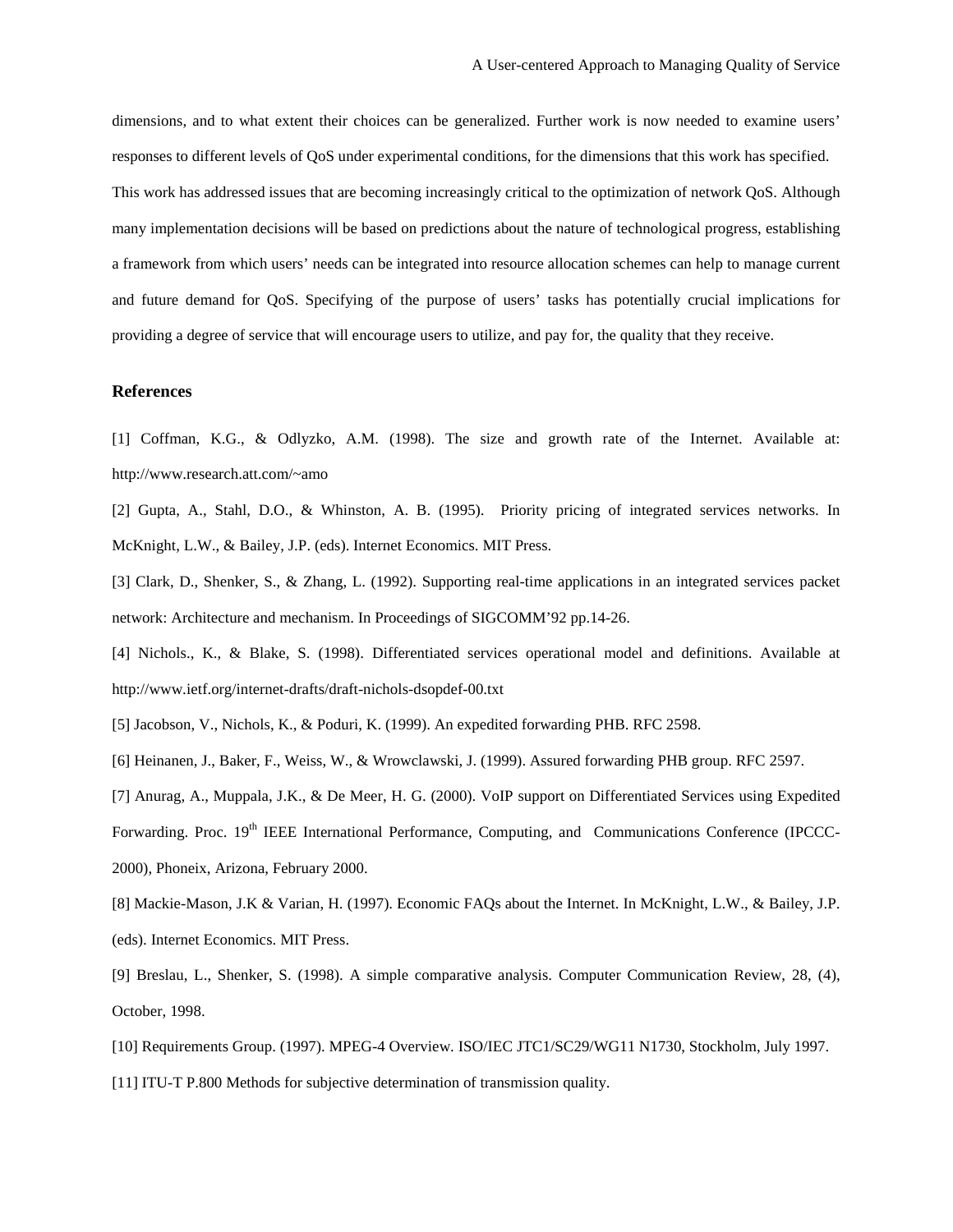[12] Bouch, A., & Sasse, M. A. (1999). It ain't what you charge, it's the way that you do it: A user perspective of network QoS and pricing. Proc. IFIP/IEEE International Symposium on Integrated Network Management (IM'99), Boston 24-28 May, 1999,pp. 639-654.

[13] Watson, A., & Sasse, M.A. (1996). Evaluating audio and video quality in low-cost multimedia conferencing systems. Interacting with Computers, 8, (3), pp. 255-275.

[14] Knoche, H., DeMeer, H., & Kirsh, D. Utility Curves: Mean opinion scores considered biased. 7<sup>th</sup> IEEE/IFIP International Workshop on Quality of Service (IWQoS'99), London, UK, June, 1999.

[15] Frowein, H.W, Smoorenburg, G.F., Pyters, L. & Schinkel, D. (1991): Improved speech recognition through videotelephony: experiments with the hard of hearing. IEEE Journal on Selected Areas in Communication, 9, pp. 611- 616.

[16] Sasse, M.A., Biltung, U., Schulz, C.D., & Turletti, T. (1994). Remote seminars through multimedia conferencing: experiences from the MICE project. Proc. of INET '94/JENC5.

[17] Nielson, J. (1994). Usability engineering. AP Professional Press, Boston, MA.

[18] Bouch, A., Bhatti, N., & Kuchinsky, A.J. (2000). Quality is in the eye of the beholder: Meeting users' requirements for Internet Quality of Service. To be presented at CHI'2000. The Hague, The Netherlands, April 1-6, 2000.

[19] Fluckiger, F. (1995). Understanding Networked Multimedia. Prentice Hall.

[20] Virtanen, M.T., Gleiss, N., & Goldstein. M. (1995). On the use of evaluative category scales in telecommunications. Proc. of Human Factors in Telecommunications 16, 2, pp.16-31.

[21] Kouvelas, I., Hardman, V., & Watson, A. (1996). Lip Synchronisation for use over the Internet: Analysis and Implementation. Proc. of IEEE Globecom '96, November 1996, London UK.

[22] McGurk, H., & MacDonald, J. (1976). Hearing lips and seeing voices. Nature, 264 (5588).

[23] Flanagan, J.L. (1965). Speech Analysis, Synthesis and Perception. Springer-Verlag, Berlin.

[24] Aldrige, R., Davidoff, J., Ghanbari, M., Hands, D., & Pearson, D. (1995). Measurement of scene-dependent quality variations in digitally coded television picture. Proceedings – Vision, Image and Signal Processing 142, 3.

[25] Podolsky, M., Romer, C., & McCanne, S. (1998). Simulation of FEC-based error control for packet audio on the Internet. Proc. INFOCOM '98.